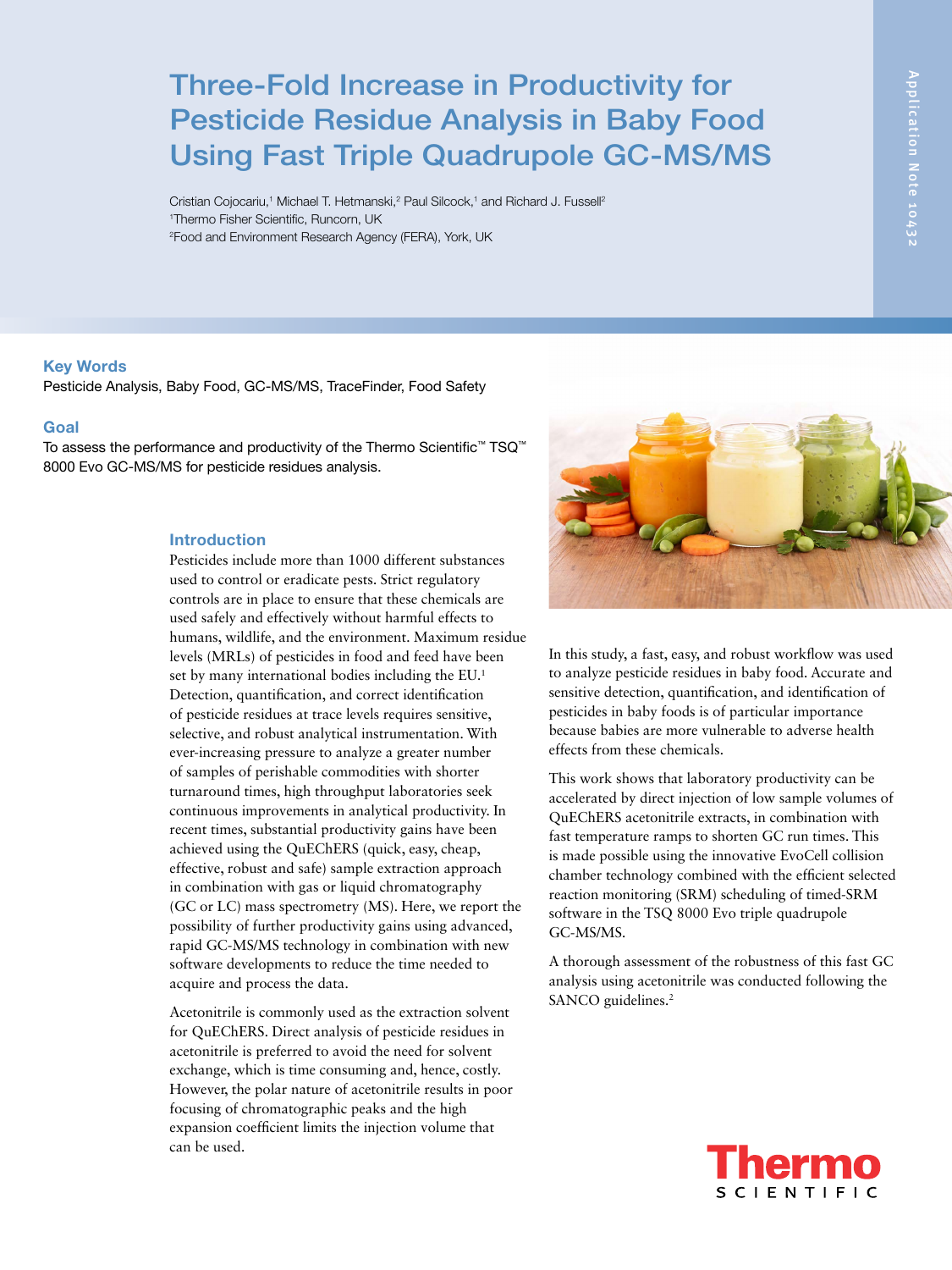# **2 Instrument and Method Setup**

A TSQ 8000 Evo triple quadrupole GC-MS/MS instrument coupled with a Thermo Scientific™ TRACE™ 1310 GC was used. Sample introduction was performed a Thermo Scientific™ TriPlus™ RSH autosampler, and chromatographic separation using a Thermo Scientific™ TraceGOLD TG-5SilMS  $15 \text{ m} \times 0.25 \text{ mm}$  I.D.  $\times 0.25 \text{ µm}$ film capillary column (P/N: 26096-1300). Additional details of instrument parameters are displayed in tables below.

| <b>GC and Injector Conditions</b>   |                                  |
|-------------------------------------|----------------------------------|
| TRACE 1310 GC                       |                                  |
| Injection Volume (µL):              | 1.0                              |
| Liner:                              | SSL single taper (P/N: 453A2342) |
| Inlet (°C):                         | 240                              |
| Inlet Module and Mode:              | <b>Splitless</b>                 |
| Carrier Gas, (mL/min):              | He, 1.2                          |
| Oven Temperature Program            |                                  |
| Temperature 1 (°C):                 | 60                               |
| Hold Time (min):                    | 1                                |
| Temperature 2 (°C):                 | 180                              |
| Rate (°C/min)                       | 50                               |
| Temperature 3 (°C):                 | 320                              |
| Rate (°C/min)                       | 35                               |
| Hold Time (min):                    | 4                                |
| <b>Mass Spectrometer Conditions</b> |                                  |
| TSQ 8000 Evo Mass Spectrometer      |                                  |
| Transfer Line (°C):                 | 280                              |
| Ionization Type:                    | EI                               |
| lon Source (°C):                    | 320                              |
| Electron Energy (eV):               | 70                               |
| <b>Acquisition Mode:</b>            | t-SRM                            |
| Q2 Gas Pressure(argon)(psi):        | 60                               |

Q1 Peak Width (Da): 0.7 Q3 Peak Width (Da): 0.7 The TSQ 8000 Evo triple quadrupole mass spectrometer was operated in MS/MS mode using electron ionization (EI+). For each pesticide, two SRM transitions were chosen—one for quantification and one for identification purposes. A total of 264 SRM transitions were acquired with dwell times varying from 1 ms to 52 ms, depending on the number of SRM transitions monitored simultaneously. Chromatographic data was acquired data using timed-selected reaction monitoring (t-SRM) with a minimum of 12 points/peak.

# Sample Preparation

Baby food samples were extracted using the citrate buffered QuEChERS protocol. The homogenized sample was extracted (10 g) with acetonitrile (10 mL) followed by the addition of MgSO4 (4 g), NaCl (1.0 g), disodium hydrogen citrate sesquihydrate (0.5 g), and trisodium citrate dihydrate (1.0 g). Dispersive solid phase extraction [MgSO4 (150 mg), C18 (50 mg), PSA (50 mg) and carbon (7.5 mg) per mL of extract] was used for sample clean-up. Final extracts (1 g/mL in acetonitrile) were spiked with a mixture of 132 pesticides at concentrations corresponding to 0.5–100 ng/g (ppb) and 1.0–200 ng/g (ppb) for some analytes.

# Data Processing

Data were acquired and processed using the Thermo Scientific™ TraceFinder™ version 3.2 software, a single software package that integrates instrument control, method development functionality, and quantitationfocused workflows. For each compound, one SRM transition was used for quantitation and the second one for positive identification of the pesticide.

# Results and Discussion

This study describes the methodology used for multiresidue pesticides analysis in baby food using fast GC for increasing laboratory productivity. The results described below were obtained with acetonitrile as the final extract solvent from the QuEChERS extraction and low-volume, hot splitless injection. The performance of the TSQ 8000 Evo GC-MS/MS system was evaluated by assessing the chromatography, sensitivity, linearity, and reproducibility of the target pesticides analyzed in the extracts of baby food samples.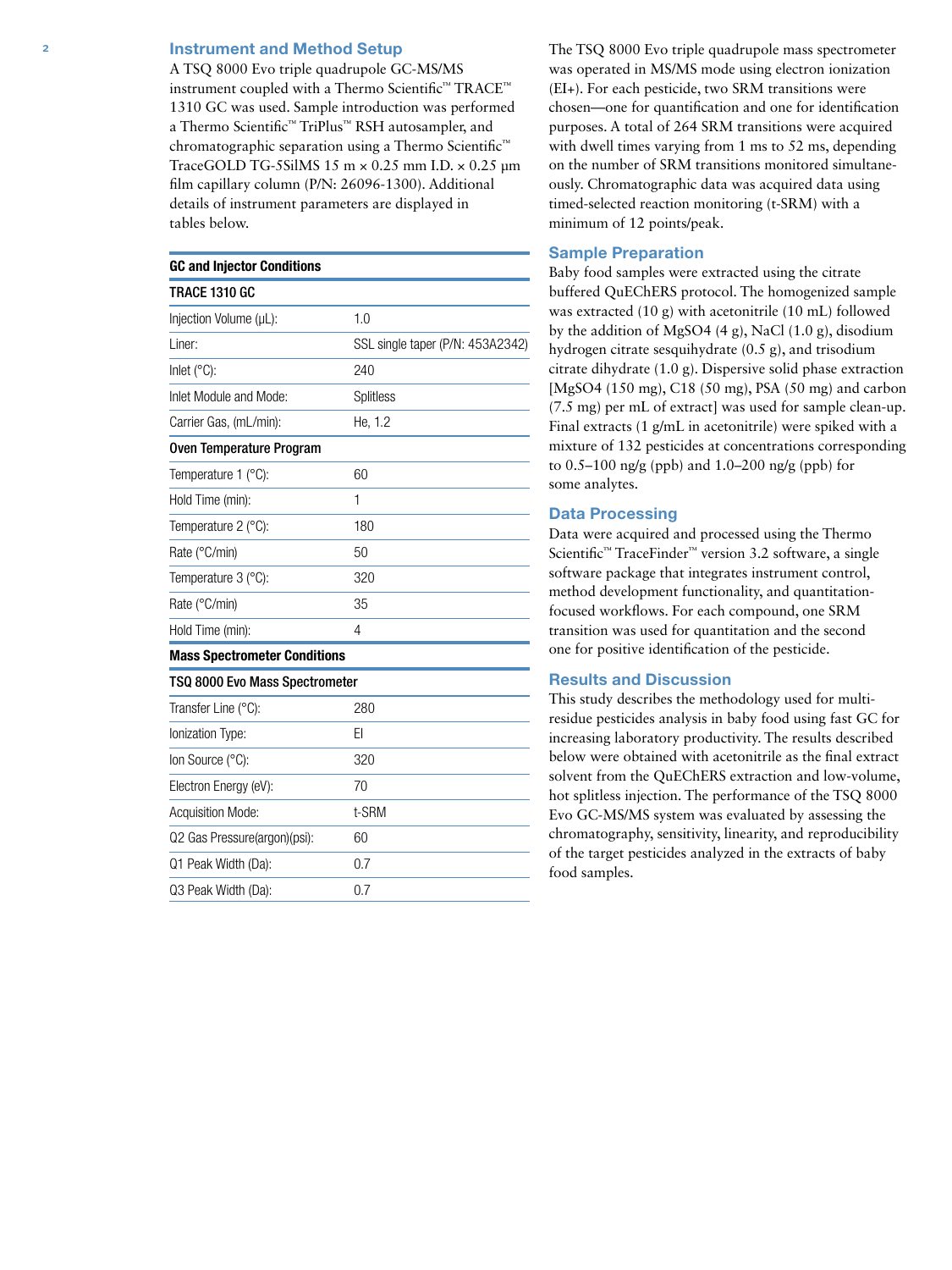### **Three-Fold Increase in Sample Throughput**  $\sim$  11 min with no compromise in the number of data 3

Typically, a GC analysis of 132 target pesticides has a run time of around 42 minutes in order to obtain a sufficient number of scans per chromatographic peak (Figure 1), especially in time windows containing many co-eluting peaks. At least 10–12 scans across a chromatographic peak are needed in order to accurately integrate the peaks of interest.

Previously, fast scan speeds compromised instrument sensitivity, especially when several SRM transitions were monitored simultaneously. Using the fast GC conditions described above, the GC run time was decreased to

points acquired for each chromatographic peak (Figures 2 and 3). This advance is possible because the fast EvoCell technology allows fast clearance of ions from the collision cell and hence faster data acquisition, without adversely affecting instrument sensitivity. Fast data acquisition enables more information to be collected in a shorter time, ultimately resulting in faster GC runs. Using this fast methodology, sample productivity is improved by approximately three-fold, as around three times as many injections of sample/standard extracts can be carried out in an overnight sequence.



Figure 1. Total ion chromatogram (TIC, full scan) for a typical GC-MS chromatographic run of 132 pesticides at 100–200 ng/g with a total run time of approximately 40 minutes. The first (dichlorvos, RT = 5.77 min) and the last (deltamethrin, RT = 29.61 min) eluting pesticides are highlighted.



Figure 2. SRM chromatogram for a fast GC-MS chromatographic run of 132 pesticides at 100-200 ng/g with a total run time of 11 minutes. The first (dichlorvos,  $RT = 4.33$  min) and the last (deltamethrin,  $RT = 9.15$  min) eluting pesticides are highlighted.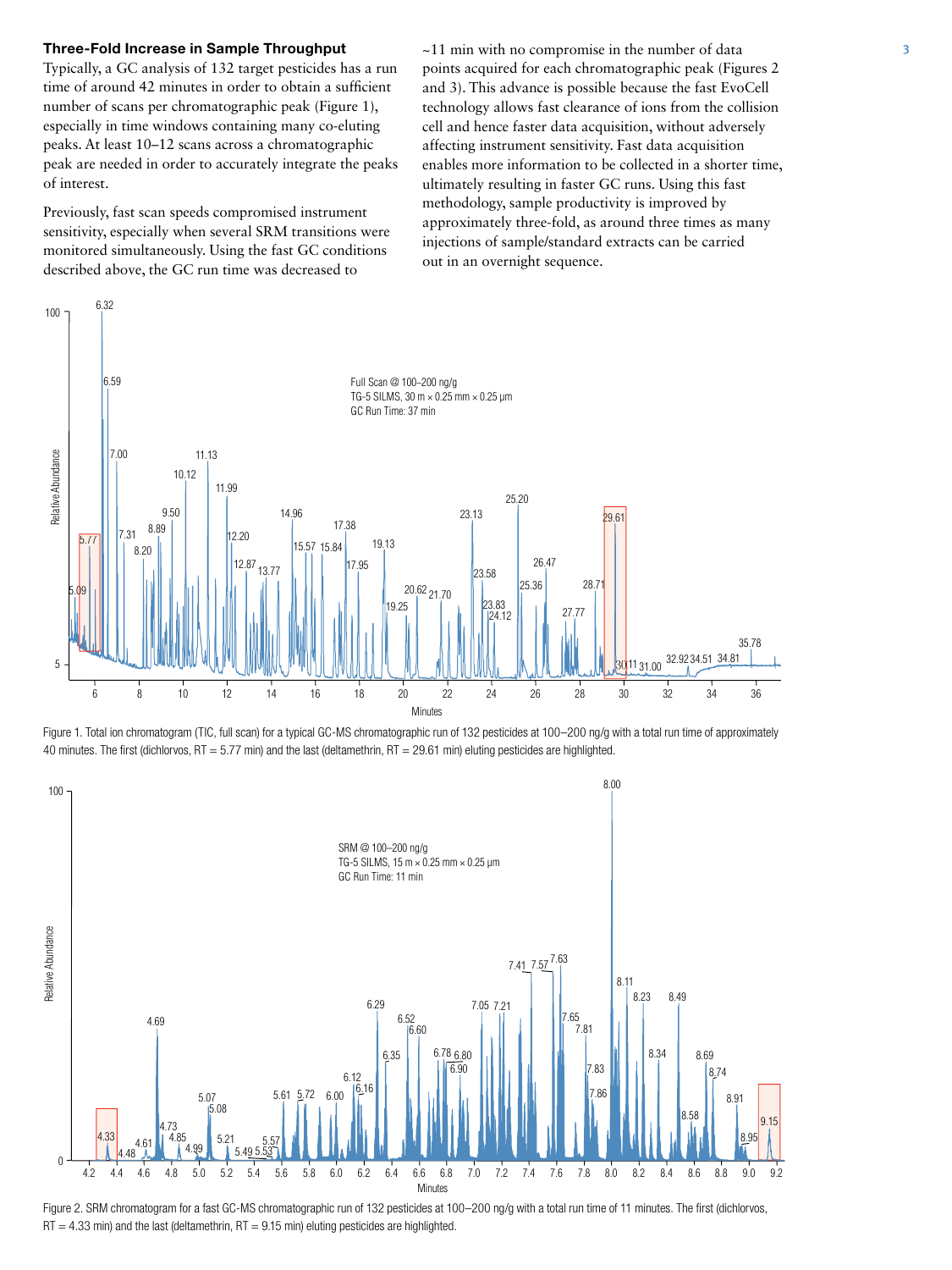

Figure 3. SRM chromatogram for parathion ethyl eluting at  $RT = 6.89$  min showing 13 scans/peak (peak width 1.8 sec, dwell time of 1.7 ms).

Almost all pesticides (97%) were detected at a concentration of 0.5 or 1.0 ng/g (ng/mL) and calibration curves were linear over the range 0. 5–100 ng/g (or 1.0–200 ng/g). Examples of chromatography at this low concentration and calibration curves are shown in Figure 4. At the lowest calibration concentration of 5–10 ng/g (0.5–1  $\times$  default MRL), all compounds were comfortably detected with all the ion ratios for compound identification within 15% of the average ion ratio values derived from the calibration curve across all concentrations.

# Estimation of Instrument Detection Limit (IDL) and Peak Area Repeatability

The IDL of the target pesticides was determined empirically by repeatedly injecting (n=20) the 5 ng/g (and 10 ng/g) matrix-matched standard and taking into account the Student's-t critical values for the 6.87 6.88 6.89 6.89 6.90 6.91 corresponding degrees of freedom (99% confidence).



Figure 4. Examples of chromatography (0.5 pg on column) and linearity (no internal standard correction) for trifluralin, pendimethalin, and folpet.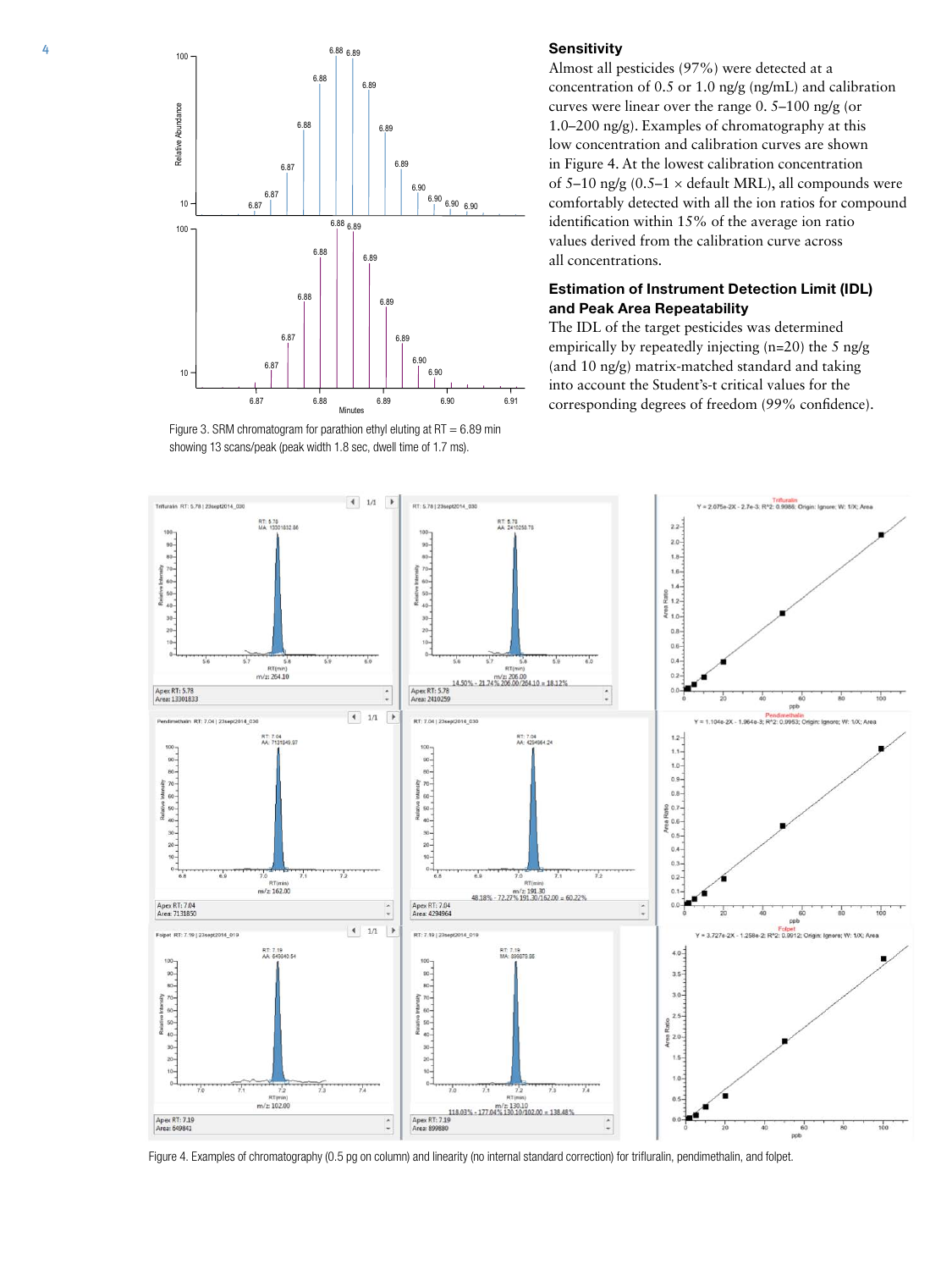The results of this experiment showed an average %RSD for the peak area reproducibility of 7.3 % and IDL values varying from 0.2 ng/g for dimethamid to 3.7 ng/g for

captan (Table 3). By using internal standard correction to compensate for the injection errors both %RSD for peak area repeatability values can be improved even further.

Table 1. Peak area reproducibility (% RSD, n=20) at 5 or 10 pg absolute amount on column and calculated instrument IDL99 (in ng/g).

| <b>No</b>             | <b>Compound</b>                    | <b>RT</b><br>(min) | pg on<br><b>Column</b> | % RSD            | <b>IDL</b> | <b>No</b>       | <b>Compound</b>                                    | <b>RT</b><br>(min) | pg on<br><b>Column</b>        | % RSD            | <b>IDL</b> |
|-----------------------|------------------------------------|--------------------|------------------------|------------------|------------|-----------------|----------------------------------------------------|--------------------|-------------------------------|------------------|------------|
| 1                     | Acetochlor                         | 6.53               | 5                      | 4.5              | 0.6        | 68              | Flurochloridone                                    | 6.92               | 5                             | 4.9              | 0.6        |
| $\overline{2}$        | Aclonifen                          | 7.64               | 10                     | 8.3              | 2.1        | 69              | Flutolanil                                         | 7.33               | 5                             | 10.0             | 1.2        |
| 3                     | Aldrin                             | 6.90               | 5                      | 5.9              | 0.7        | 70              | Fluvalinate                                        | 8.93               | 5                             | 11.0             | 1.4        |
| 4                     | Azinphos-ethyl                     | 8.34               | 10                     | 10.0             | 2.5        | 71              | Folpet                                             | 7.19               | 5                             | 9.2              | 1.2        |
| 5                     | Benalaxyl                          | 7.74               | 5<br>$\overline{5}$    | 4.4              | 0.6<br>0.7 | $\overline{72}$ | Furalaxyl                                          | 7.13               | 5                             | 3.6              | 0.5        |
| 6                     | BHC, Alpha                         | 5.96               | $\overline{5}$         | 5.3              | 1.1        | 73              | Heptachlor                                         | 6.67<br>7.12       | $\overline{5}$                | 3.7              | 0.5        |
| $\overline{7}$<br>8   | BHC, Beta<br>BHC, gamma            | 6.11<br>6.18       | 5                      | 8.7<br>6.6       | 0.8        | 74<br>75        | Heptachlor epoxide-cis<br>Heptachlor epoxide-trans | 7.14               | 5<br>5                        | 6.3<br>9.4       | 0.8<br>1.2 |
| $\boldsymbol{9}$      | Bifenox                            | 8.09               | $\overline{10}$        | 10.0             | 2.6        | 76              | Hexachlorobenzene                                  | 6.00               | 5                             | 9.6              | 1.2        |
| 10                    | Bifenthrin                         | 8.00               | $\sqrt{5}$             | 4.3              | 0.5        | 77              | Hexazinone                                         | 7.83               | 5                             | 6.9              | 0.9        |
| 11                    | Biphenyl                           | 4.85               | $\overline{5}$         | 10.0             | 1.3        | 78              | Iprodione                                          | 7.99               | 10                            | 12.0             | 3.1        |
| 12                    | Bromophos-ethyl                    | 7.21               | 5                      | 6.8              | 0.9        | 79              | Malaoxon                                           | 6.55               | 5                             | 4.1              | 0.5        |
| 13                    | Bromopropylate                     | 8.04               | 5                      | 5.7              | 0.7        | 80              | Mephosfolan                                        | 7.11               | 5                             | 9.2              | 1.2        |
| 14                    | Bupirimate                         | 7.43               | 5                      | 3.0              | 0.4        | 81              | Metazachlor                                        | 7.06               | 10                            | 6.4              | 1.6        |
| 15                    | Buprofezin                         | 7.45               | $\overline{5}$         | 4.9              | 0.6        | 82              | Methacrifos                                        | 5.21               | 5                             | 9.6              | 1.2        |
| 16                    | Cadusafos                          | 5.88               | 5                      | 5.1              | 0.6        | 83              | Methidathion                                       | 7.21               | 5                             | 4.7              | 0.6        |
| 17                    | Captan                             | 7.16               | $\overline{10}$        | 14.0             | 3.7        | 84              | Methoxychlor                                       | 8.05               | $\overline{5}$                | 8.6              | 1.1        |
| 18                    | Carbetamide                        | 6.90               | $\overline{10}$        | 9.9              | 2.5        | 85              | Metribuzin                                         | 6.54               | $\overline{10}$               | $\overline{3.8}$ | 1.0        |
| 19                    | Chlorbufam                         | 6.09               | 10                     | 7.6              | 1.9        | 86              | Napropamide                                        | 7.34               | 10                            | 6.2              | 1.6        |
| 20                    | Chlordane alpha-cis                | 7.25               | 5                      | 6.4              | 0.8        | 87              | Nitrofen                                           | 7.54               | 5                             | 7.0              | 0.9        |
| 21                    | Chlordane gamma-trans              | 7.32               | $\overline{5}$         | 5.7              | 0.7        | 88              | Nitrothal-isopropyl                                | 6.92               | 5                             | 4.3              | 0.5        |
| $\overline{22}$       | Chlorothalonil                     | 6.29               | 5                      | 5.7              | 0.7        | 89              | Oxadiazon                                          | 7.39               | 5                             | 4.7              | 0.6        |
| 23<br>$\overline{24}$ | Chlorpropham<br>Chlorpyrifos-ethyl | 5.77<br>6.85       | 10<br>$\overline{5}$   | 4.6<br>4.3       | 1.2<br>0.5 | 90<br>91        | Oxychlordane<br>Oxyfluorfen                        | 7.12<br>7.42       | 5<br>10                       | 5.9<br>7.7       | 0.7<br>2.0 |
| $\overline{25}$       | Chlorpyrifos-methyl                | 6.55               | $\overline{5}$         | 4.2              | 0.5        | 92              | Paraoxon-methyl                                    | 6.30               | 5                             | 10.0             | 1.3        |
| $\overline{26}$       | Chlozolinate                       | 7.07               | $\overline{5}$         | 7.9              | 1.0        | 93              | Parathion (ethyl)                                  | 6.88               | 5                             | 6.5              | 0.8        |
| 27                    | Clomazone                          | 6.12               | $\sqrt{5}$             | 4.1              | 0.5        | 94              | Parathion-methyl                                   | 6.59               | 5                             | 4.4              | 0.6        |
| 28                    | Coumaphos                          | 8.48               | $\overline{5}$         | 14.0             | 1.8        | 95              | Pendimethalin                                      | 7.04               | 5                             | 6.7              | 0.9        |
| 29                    | Cyanazine                          | 6.85               | 5                      | 17.0             | 2.2        | 96              | Pentachloroaniline                                 | 6.48               | 5                             | 5.4              | 0.7        |
| 30                    | Cycloate                           | 5.72               | 5                      | 8.8              | 1.1        | 97              | Pentanochlor (Solan)                               | 6.78               | 5                             | 5.0              | 0.6        |
| 31                    | Cyfluthrin peaks I-IV              | 8.59               | 10                     | 11.0             | 2.8        | 98              | Permethrin I                                       | 8.43               | 5                             | 10.0             | 1.3        |
| 32                    | Cyhalothrin-S                      | 8.23               | 10                     | 6.8              | 1.7        | 99              | Permethrin II                                      | 8.46               | 5                             | 9.7              | 1.2        |
| 33                    | Cypermethrin peaks I-IV            | 8.68               | 10                     | 10.0             | 2.6        | 100             | Phosalone                                          | 8.18               | $\overline{5}$                | 8.5              | 1.1        |
| 34                    | $\overline{DDD p, p}$              | 7.63               | $\overline{5}$         | 5.6              | 0.7        | 101             | Phosmet                                            | 8.02               | 5                             | 6.8              | 0.9        |
| $\overline{35}$       | DDE p, p                           | 7.42               | 5                      | 4.0              | 0.5        | 102             | Pirimiphos methyl                                  | 6.72               | 5                             | 4.0              | 0.5        |
| 36                    | DDT o,p                            | 7.65               | $\overline{5}$         | 8.2              | 1.0        | 103             | Pirimiphos-ethyl                                   | 6.95               | 5                             | 4.0              | 0.5        |
| 37                    | DDT p,p                            | 7.80               | 5                      | 12.0             | 1.6        | 104             | Procymidone                                        | 7.15               | 5                             | $\overline{5.7}$ | 0.7        |
| 38<br>39              | Deltamethrin                       | 9.15<br>6.21       | 10<br>5                | 9.8              | 2.5<br>0.6 | 105<br>106      | Propachlor                                         | 5.61               | 5<br>10                       | 6.9              | 0.9<br>3.2 |
| 40                    | Diazinon<br>Dichlobenil            | 4.69               | 10                     | 4.9<br>8.3       | 2.1        | 107             | Propanil                                           | 6.52<br>7.86       | 5                             | 13.0<br>10.0     | 1.3        |
| 41                    | Dichlofluanid                      | 6.80               | $\overline{5}$         | $\overline{3.7}$ | 0.5        | 108             | Propargite<br>Propetamphos                         | 6.16               | 5                             | 4.3              | 0.5        |
| 42                    | Dichloran                          | 6.04               | $\overline{5}$         | 13.0             | 1.7        | 109             | Propham                                            | 5.08               | 5                             | 5.7              | 0.7        |
| 43                    | Dichlorvos                         | 4.33               | $\overline{5}$         | 12.0             | 1.5        | 110             | Prosulfocarb                                       | 6.71               | 10                            | 4.2              | 1.1        |
| 44                    | Dicrotophos                        | 5.79               | $\overline{5}$         | 6.8              | 0.9        | 111             | Prothiofos                                         | 7.37               | $\overline{5}$                | 7.7              | 1.0        |
| 45                    | Dieldrin                           | 7.47               | $\sqrt{5}$             | 8.0              | 1.0        | 112             | Pyrazophos                                         | 8.29               | 5                             | 9.0              | 1.1        |
| 46                    | Diflufenican                       | 7.86               | 5                      | 5.0              | 0.6        | 113             | Pyridaben                                          | 8.49               | 5                             | 10.0             | 1.3        |
| 47                    | Dimethenamid                       | 6.52               | 5                      | 1.9              | 0.2        | 114             | Pyridaphenthion                                    | 7.97               | $\mathbf 5$                   | 16.0             | 2.0        |
| 48                    | Diphenylamine                      | 5.68               | 10                     | 6.8              | 1.7        | 115             | Pyrifenox-E                                        | 7.11               | 5                             | 11.0             | 1.4        |
| 49                    | Endosulfan I                       | 7.36               | $\sqrt{5}$             | 5.6              | 0.7        | 116             | Quinalphos                                         | 7.13               | $\mathbf 5$                   | 6.9              | 0.9        |
| 50                    | Endosulfan II                      | 7.62               | $\overline{5}$         | 4.3              | 0.5        | 117             | Quinomethionate                                    | 7.25               | 5                             | 8.8              | 1.1        |
| 51                    | Endosulfan sulfate                 | 7.81               | $\overline{5}$         | 4.1              | 0.5        | 118             | Quintozene                                         | 6.16               | 5                             | 6.3              | 0.8        |
| 52                    | Endrin                             | 7.58               | $\overline{5}$         | 13.0             | 1.6        | 119             | Resmethrin                                         | 7.89               | 5                             | 9.6              | 1.2        |
| $\overline{53}$<br>54 | EPN<br><b>EPTC</b>                 | 8.03               | $\overline{5}$<br>10   | 6.0              | 0.8<br>2.6 | 120             | Spirodiclofen                                      | 8.42<br>5.57       | $\overline{5}$                | 7.9<br>9.6       | 1.0<br>1.2 |
| $\overline{55}$       | Ethion                             | 4.73<br>7.61       | $\overline{5}$         | 10.0<br>4.2      | 0.5        | 121<br>122      | Tecnazene<br>Tefluthrin                            | 6.30               | $\mathbf 5$<br>$\overline{5}$ | 4.5              | 0.6        |
| 56                    | Ethofumesate                       | 6.74               | $\overline{5}$         | 8.6              | 1.1        | 123             | Terbuthylazine                                     | 6.18               | 10                            | $\overline{5.1}$ | 1.3        |
| 57                    | Ethoprop (Ethoprophos)             | 5.70               | $\overline{5}$         | 7.1              | 0.9        | 124             | Terbutryn                                          | 6.73               | 5                             | 5.6              | 0.7        |
| 58                    | Etoxazole                          | 8.04               | $\overline{10}$        | 7.5              | 1.9        | 125             | Tetrachlorvinphos                                  | 7.24               | 5                             | 8.7              | 1.1        |
| 59                    | Etridiazole                        | 5.07               | 10                     | 1.0              | 2.6        | 126             | Tetradifon                                         | 8.16               | 5                             | 8.0              | 1.0        |
| 60                    | Etrimfos                           | 6.33               | $\overline{5}$         | 4.4              | 0.6        | 127             | Tetramethrin                                       | 8.01               | $\overline{5}$                | 6.2              | 0.8        |
| 61                    | Fenazaquin                         | 8.11               | $\overline{5}$         | 4.5              | 0.6        | 128             | Tolclofos-methyl                                   | 6.60               | 5                             | 4.6              | 0.6        |
| 62                    | Fenitrothion                       | 6.74               | $\overline{5}$         | 4.1              | 0.5        | 129             | Tolylfluanid                                       | 7.09               | 5                             | 5.3              | 0.7        |
| 63                    | Fenpropathrin                      | 8.05               | 10                     | 8.9              | 2.3        | 130             | Triallate                                          | 6.36               | 10                            | 5.9              | 1.5        |
| 64                    | Fenvalerate I                      | 8.91               | $\overline{5}$         | 7.4              | 0.9        | 131             | Trifluralin                                        | 5.78               | 5                             | 7.5              | 1.0        |
| 65                    | Fenvalerate II                     | 8.98               | $\overline{5}$         | 7.6              | 1.0        | 132             | Vinclozolin                                        | 6.57               | 5                             | 7.1              | 0.9        |
| 66                    | Flucythrinate I                    | 8.69               | 10                     | 8.9              | 2.3        |                 |                                                    |                    |                               |                  |            |
| 67                    | Flucythrinate II                   | 8.74               | $\overline{5}$         | 7.5              | 1.0        |                 |                                                    |                    |                               |                  |            |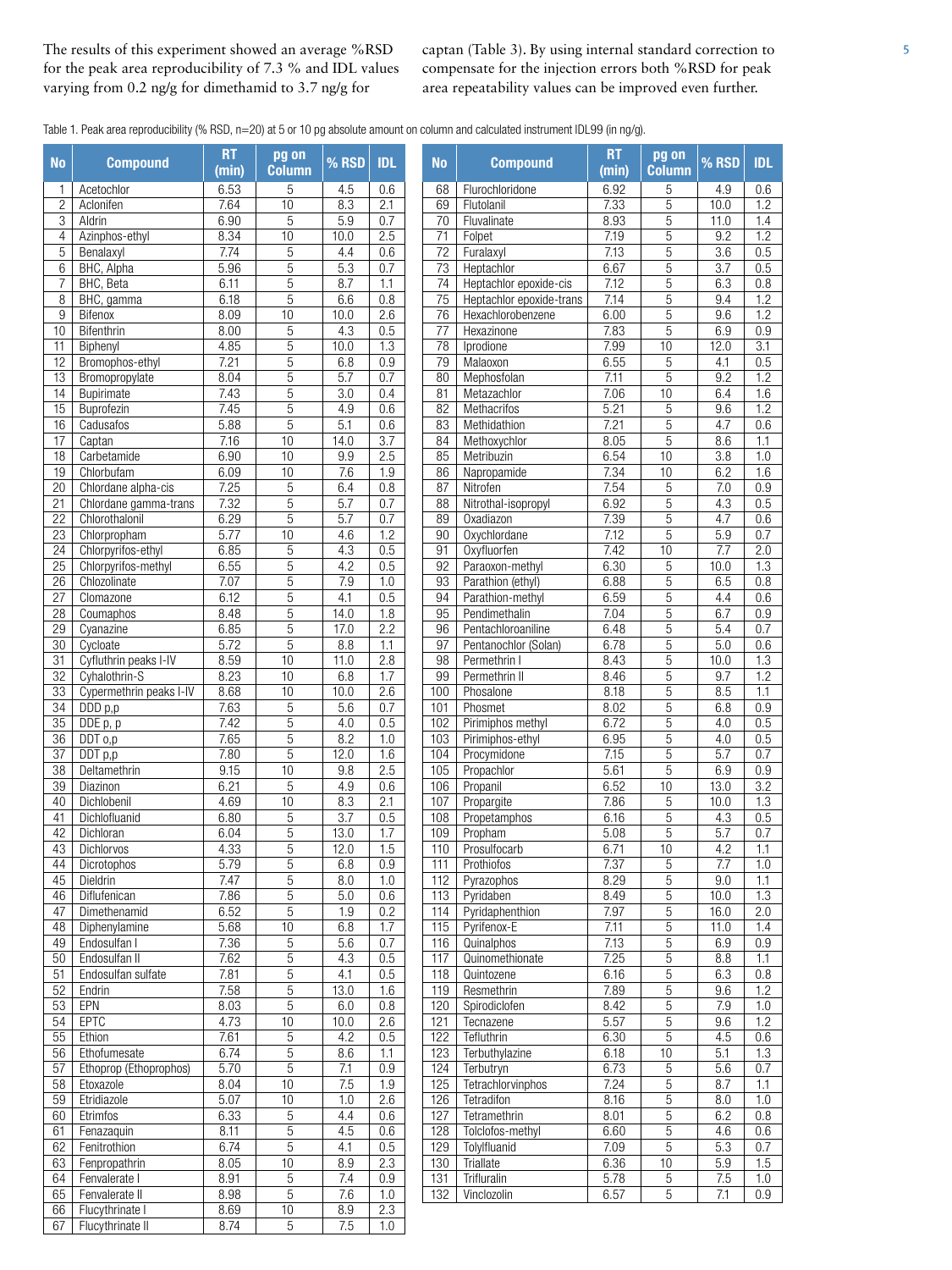

Figure 5. Coefficient of determination (R2) and residuals values (%RSD) calculated for a linear range of 0.5-100 ng/g (or 1.0-200 ng/g). Dashed lines represent the 10% and 20% RSD residual limits.

# Linearity of Response

Linearity of the GC-MS/MS system was evaluated across a concentration range of 0.5–100 ng/g (or 1–200 ng/g for some analytes) using matrix-matched standards. In all cases the coefficient of determination  $(R^2)$  was higher than 0.99 with an average value of  $R^2$  = 0.997. Moreover, individual residual values were <20% with an average value of 10% (Figure 5).

# Comprehensive Analysis of Additional Pesticides

Targeted screening and quantification of a given number of pesticides is important, but there is increasing interest in screening samples for compounds other than those in a target list. To answer the question, "What else is in my sample?", samples have to be screened for unexpected or new pesticides or for metabolic/transformation products that could be present in the samples in addition to the targeted compounds. The capability of fast analytical instrumentation enables simultaneous acquisition of full scan and SRM/SIM data.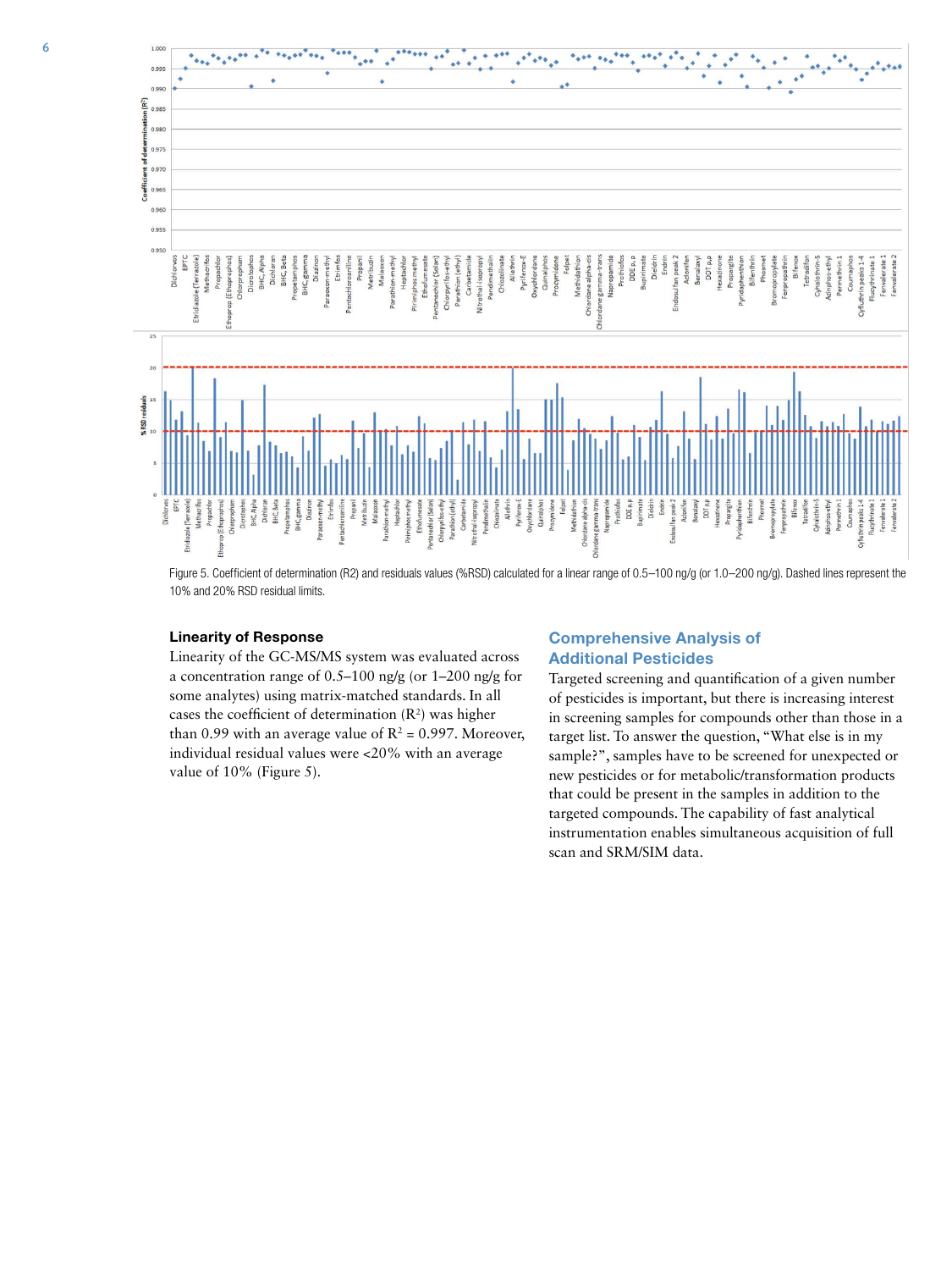

Figure 6. Comprehensive analysis of baby food contaminants using simultaneous full scan/SRM data acquisition. Compound at RT = 5.89 min identified as metolachlor (using NIST) in the full scan acquisition window.

Using the TSQ 8000 Evo GC-MS/MS system, the baby food samples were screened for additional compounds. Data was acquired in full scan and SRM modes simultaneously. An example of a full scan/SRM chromatogram is shown in Figure 6. The extracted mass spectrum of the peak eluting at  $RT = 5.89$  min

was submitted to NIST mass spectral library and identified as metolachlor (a compound not in the spiking solution or the target list) with a probability of 95%. This result shows the advantage of using such simultaneous data acquisition, which is possible only using fast instrumentation such as the TSQ 8000 Evo GC-MS/MS.